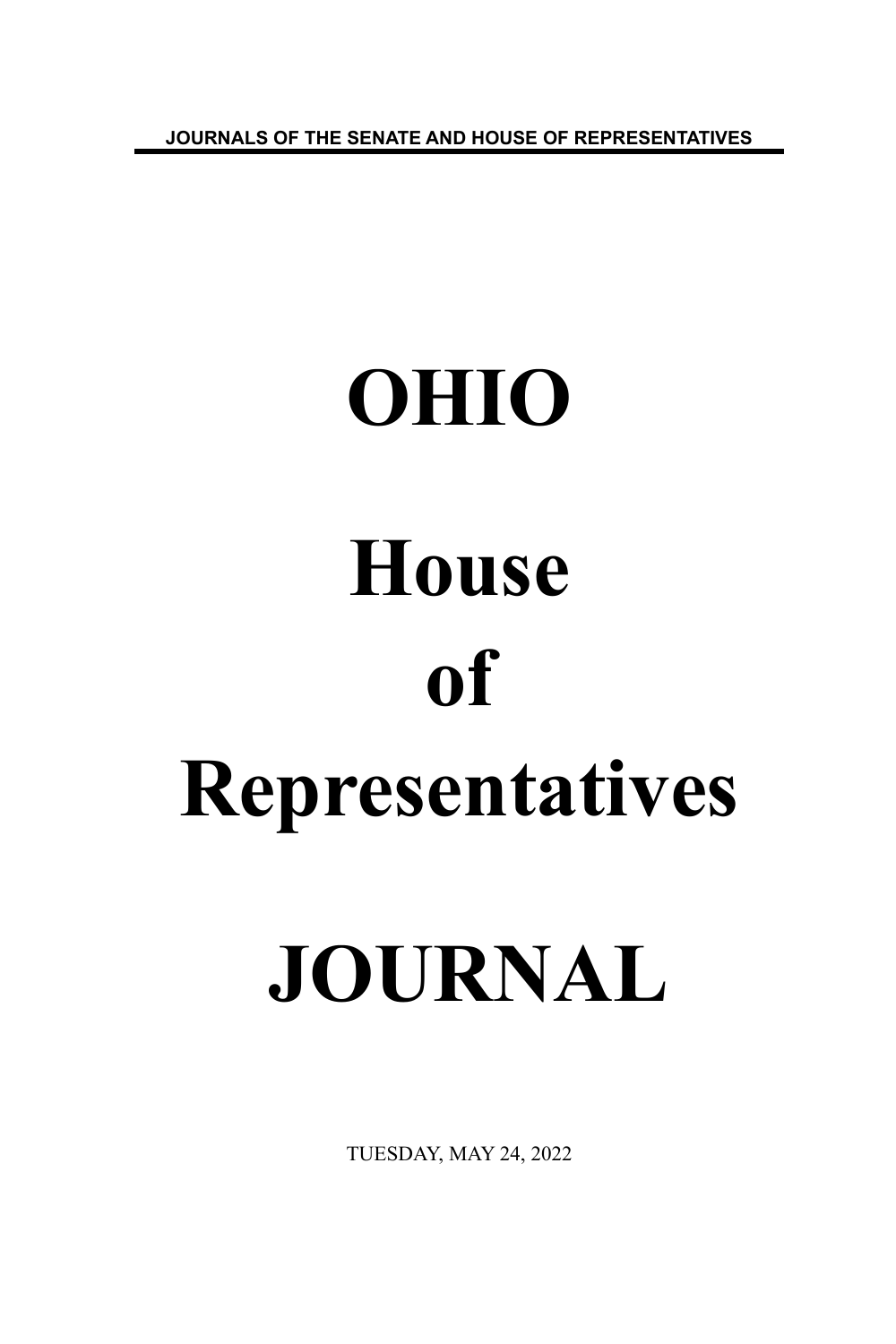#### HOUSE JOURNAL, TUESDAY, MAY 24, 2022

# ONE HUNDRED SIXTIETH DAY Hall of the House of Representatives, Columbus, Ohio **Tuesday, May 24, 2022, 9:00 o'clock a.m.**

The House met pursuant to adjournment.

Pursuant to House Rule No. 23, the Clerk called the House to order.

Representative Abrams was selected to preside under the Rule.

The journal of yesterday was read and approved.

### **REPORTS OF STANDING AND SELECT COMMITTEES AND BILLS FOR SECOND CONSIDERATION**

Representative Russo submitted the following report:

The standing committee on Rules and Reference to which was referred **Sub. H. B. No. 461**-Representative Carruthers, having had the same under consideration, reports it back and recommends its re-referral to the committee on Finance.

RE: PROVIDE FEDERAL COVID FUNDS TO NURSING FACILITIES

ROBERT R. CUPP C. ALLISON RUSSO CINDY ABRAMS RICHARD D. BROWN MARILYN S. JOHN DON JONES JESSICA E. MIRANDA SCOTT OELSLAGER PHIL PLUMMER
BILL SEITZ THOMAS WEST

The report was agreed to.

The bill was ordered to be engrossed and re-referred to the committee on Finance.

Representative Russo submitted the following report:

The standing committee on Rules and Reference to which was referred **Am. H. B. No. 514**-Representatives Cross, Denson, et al., having had the same under consideration, reports it back and recommends its re-referral to the committee on Ways and Means.

RE: REGARDS HIGHER EDUCATION STUDENT FINANCIAL AID, INTERN WAGES

ROBERT R. CUPP C. ALLISON RUSSO CINDY ABRAMS RICHARD D. BROWN MARILYN S. JOHN DON JONES JESSICA E. MIRANDA SCOTT OELSLAGER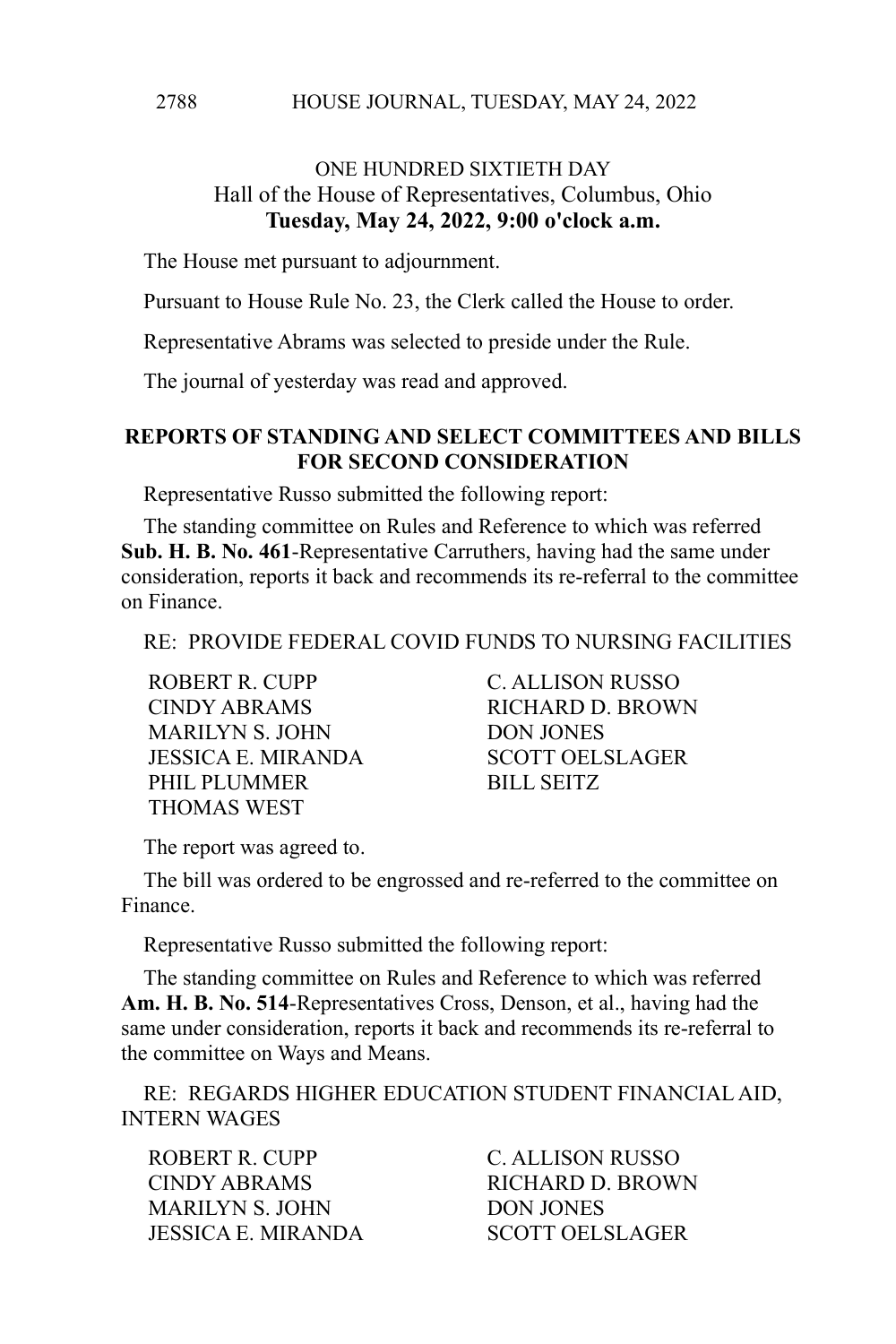# PHIL PLUMMER
BILL SEITZ THOMAS WEST

The report was agreed to.

The bill was ordered to be engrossed and re-referred to the committee on Ways and Means.

Representative Russo reported for the Rules and Reference committee recommending that the following House Bills and Senate Bill be considered for the second time and referred to the following committees for consideration:

**H. B. No. 681** - Representative Weinstein REGARDING WORKPLACE VIOLENCE IN A HEALTH CARE **SETTING** To the committee on Health

**H. B. No. 682** - Representatives Brinkman and Kelly TO AMEND THE LAW RELATED TO THE INVESTMENT OF INTERIM MONEY.

To the committee on Financial Institutions

**H. B. No. 683** - Representative Stephens TO ELIMINATE THE REQUIREMENT THAT COUNTY PROSECUTORS ANNUALLY REPORT ALL CASE RESOLUTIONS TO THE BOARD OF COUNTY COMMISSIONERS AND ALL FIRE-RELATED CASE RESOLUTIONS TO THE STATE FIRE MARSHAL. To the committee on State and Local Government

**H. B. No. 684** - Representatives Brinkman and Lanese TO PROHIBIT PET FOOD FROM CONTAINING REMAINS FROM ANY DOG OR CAT OR THE REMAINS FROM ANY OTHER ANIMAL THAT WAS EUTHANIZED BY THE USE OF AN INJECTED DRUG. To the committee on Agriculture and Conservation

**Am. S. B. No. 278** - Senator Peterson TO DESIGNATE THE FIRST FULL WEEK OF FEBRUARY AS "OHIO BURN AWARENESS WEEK." To the committee on State and Local Government

ROBERT R. CUPP C. ALLISON RUSSO CINDY ABRAMS RICHARD D. BROWN MARILYN S. JOHN DON JONES JESSICA E. MIRANDA SCOTT OELSLAGER PHIL PLUMMER
BILL SEITZ THOMAS WEST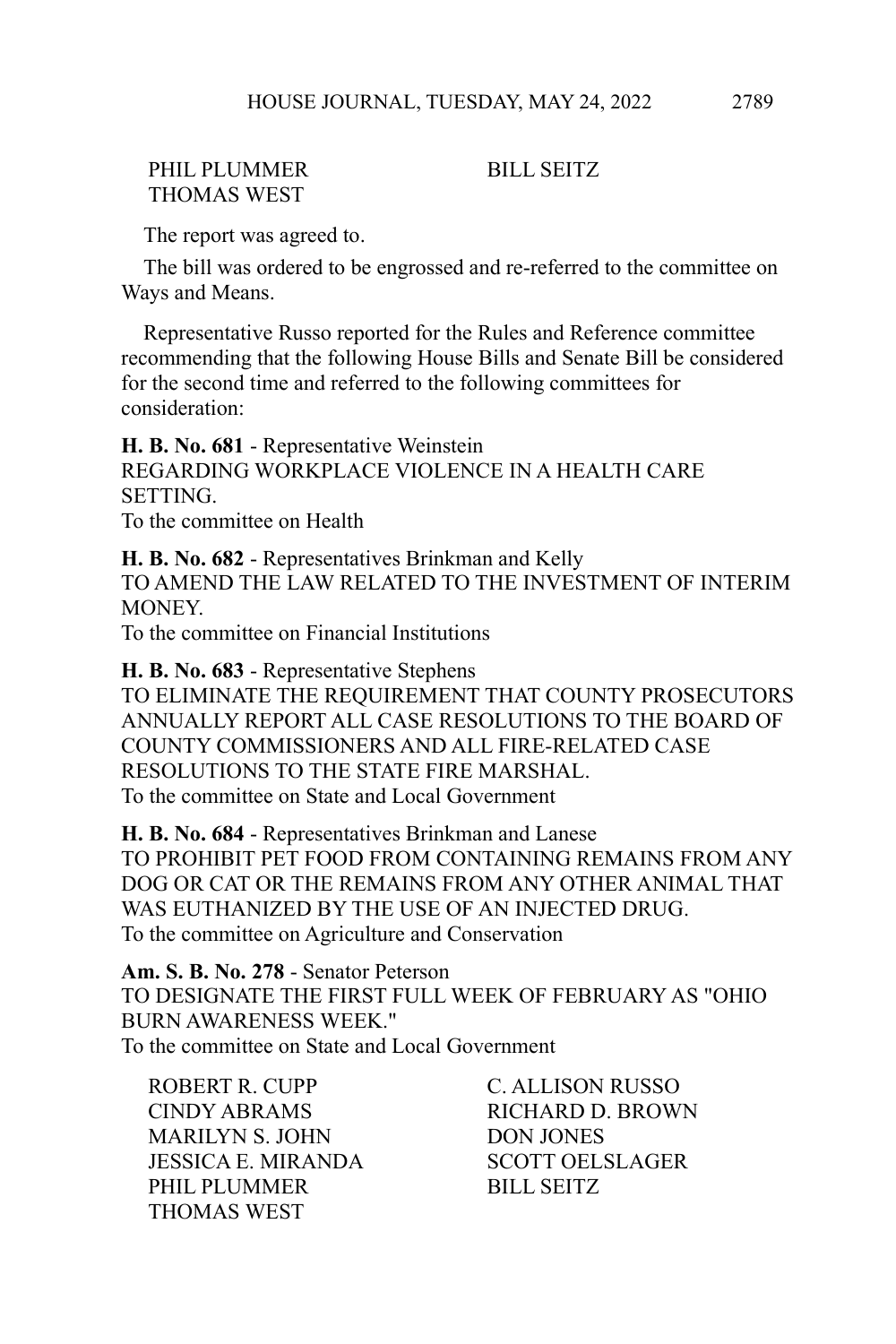Representative Jones moved that the House and Constitutional Rules requiring bills to be considered by each house on three different days be suspended as to the second consideration of all House Bills and Senate Bill contained in the report of the committee on Rules and Reference.

The motion was agreed to without objection.

The report was agreed to.

Said House Bills and Senate Bill were considered the second time and referred as recommended.

# **MOTIONS AND RESOLUTIONS**

 Representative Russo reported for the Rules and Reference committee recommending that the following Senate Concurrent Resolution be introduced and referred to the following committee for consideration:

**S. C. R. No. 8** - Senators Hottinger, Romanchuk TO PROMOTE THE INDUCTION OF DICK SCHAFRATH INTO THE PRO FOOTBALL HALL OF FAME. To the committee on State and Local Government

> /s/ ROBERT R. CUPP Robert R. Cupp, Chair

Representative Jones moved that the Rules and Reference committee report on resolutions be agreed to and that the Senate Concurrent Resolution contained therein be introduced and referred as recommended.

The motion was agreed to.

Said Senate Concurrent Resolution was introduced and referred as recommended.

Representative Russo reported for the Rules and Reference committee recommending that the following resolutions be read by title only and approved:

#### **H. R. No. 285** - **Representative Young, B.**

Honoring World Elite Cheerleading on its 2022 National Summit Cheerleading Championship.

### **H. R. No. 286** - **Representatives Lipps, Blackshear, Ghanbari, Lanese, Miranda, Robinson, Young, B.**

Honoring Shriners International on its One Hundred Fiftieth Anniversary.